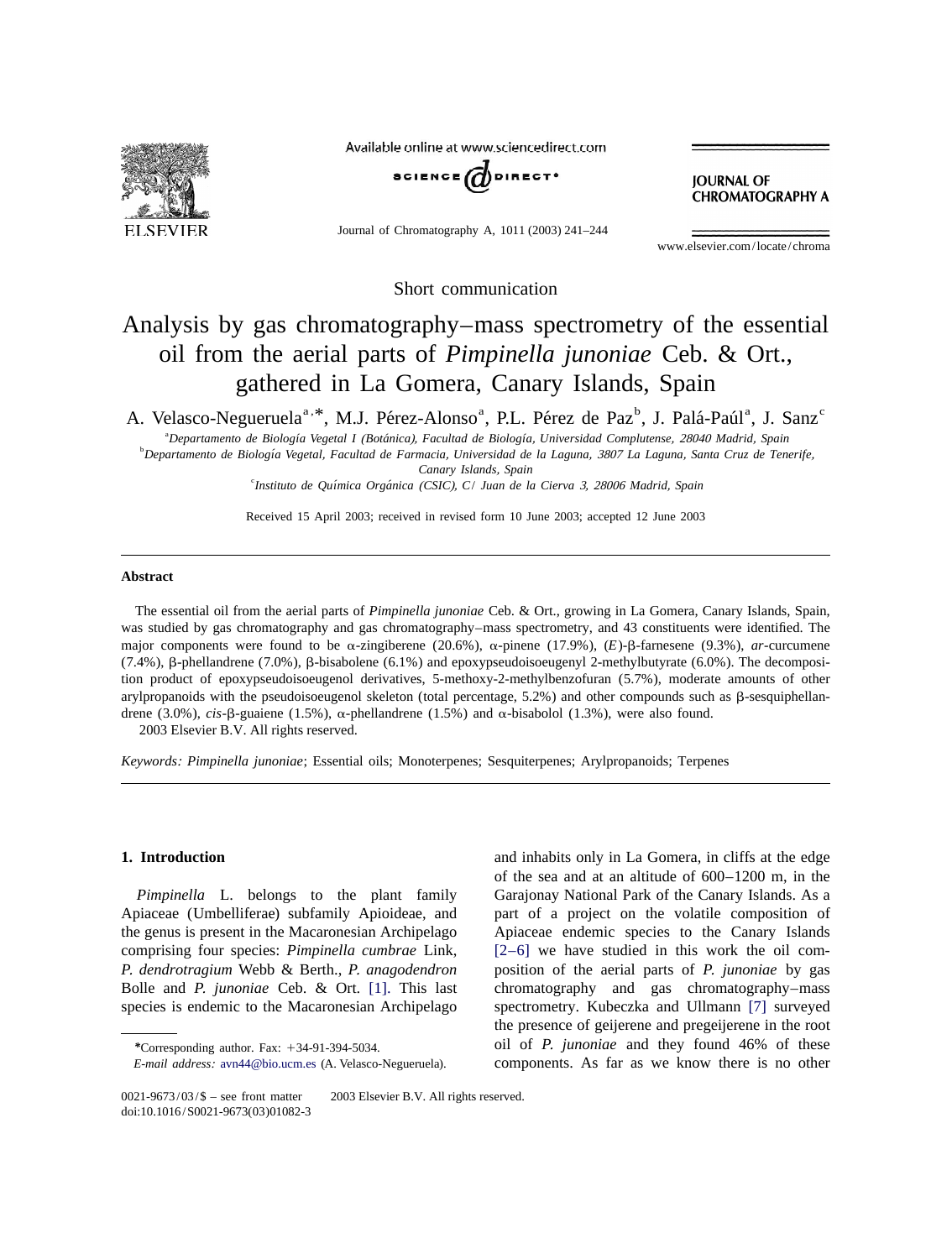previous report on the chemical analysis of nologies,  $25 \text{ m} \times 0.20 \text{ mm}$  I.D., 0.33  $\mu$ m film thick-

# 2 .1. *Plant material*

The air-dried aerial parts of *P*. *junoniae* were gathered at flowering in Orillas de Isque, above Most constituents were identified by gas chroma-Benchijigua, La Gomera, Canary Islands, Spain (19/ tography by comparison of their GC retention indices 7/2002, at an altitude of 1200 m (above sea level) (*I*) with those of the literature [\[9–15\]](#page-3-0) or with those E/280352-N/3110285). Voucher specimen, *Exsic*- of standards purchased, synthesized or identified in *cata* TFC 43696 was deposited at the Herbarium of oils of known composition [\[16\].](#page-3-0) A limit *I* value of La Laguna University, La Laguna, Tenerife, Canary  $\pm 20$  *I* units with respect to reference data has been Islands, Spain. considered as a criterion for positive assignment.

were coarsely minced and placed in a flask con- obtained directly from GC peak areas. taining 500 ml of water and steam distilled in a Clevenger-type apparatus according to the method recommended in the Spanish Pharmacopoeia [\[8\]](#page-3-0) for **3. Results and discussion** 8 h. The essential oil was dried over anhydrous magnesium sulfate and stored at  $4^{\circ}C$  in the dark. The components of the oil from the aerial parts of Essential oil yield was 2.2% based on dried weight *P*. *junoniae*, their retention indices, their percentage of sample. composition and identification methods are given in

capillary column (column A) coated with poly- pene hydrocarbons and arylpropanoids. In the first methylsiloxane DB-1 as stationary phase (50 m $\times$  group, the major components were found to be  $\alpha$ -0.25 mm I.D., 0.25  $\mu$ m film thickness) was used for pinene (17.9%),  $\beta$ -phellandrene (7.0%). In the sec-GC analysis. Oven temperature was programmed ond group, the major components detected were from 95 °C to 240 °C at 4 °C/min. Injection was  $\alpha$ -zingiberene (20.6%), (E)- $\beta$ -farnesene (9.3%), *ar*performed at 250 °C using a 1:100 split ratio. A flow curcumene  $(7.4%)$  and  $\beta$ -bisabolene (6.1%). The

5890 gas chromatograph fitted with a fused-silica (3.0%), a-bisabolol (1.3%), (*Z*,*Z*)-farnesol (0.7%), capillary column coated with crosslinked poly- *cis*- $\beta$ -guaiene (1.5%), pseudoisoeugenyl 2-methylmethylsiloxane as stationary phase (Agilent Tech- butyrate (3.2%), pseudoisoeugenyl tiglate (0.8%)

*P*. *junoniae*. ness. Carrier gas He, flow-rate 1 ml/min. Temperature was programmed from 70 °C to 250 °C at  $4$  °C/ min. Samples were injected at  $250^{\circ}$ C, using a 1:20 **2. Experimental** split ratio. Spectra were recorded in the scan mode at 70 eV.

### 2 .5. *Qualitative and quantitative analyses*

Further identification was confirmed when possible 2 .2. *Isolation procedure* by comparison of their mass spectra with those stored in the MS databases (NIST and Wiley li-The aerial parts of *P*. *junoniae* were left to dry at braries) or with mass spectra from the literature room temperature and 219 g of the plant material  $[9-15]$ . Relative component concentrations were

[Table 1](#page-2-0) where the components are listed in order of 2 .3. *Gas chromatography* (*GC*) elution on the DB-1 column.

The major constituents of the essential oil were A Varian GC 3300 fitted with a fused-silica found to be monoterpene hydrocarbons, sesquiterof 1.5 ml/min carrier gas  $(N_2)$  was used. Flame arylpropanoids amounted to 11.2% of the oil and ionization detection was performed at 300 °C. expoxypseudoisoeugenyl 2-methylbutyrate  $(6.0\%)$ epoxypseudoisoeugenyl 2-methylbutyrate (6.0%) was the major one. Other representative components 2 .4. *Gas chromatography*–*mass spectrometry* of the oil were identified as a-phellandrene (1.5%), myrcene (0.8%), *p*-cymene (0.6%), 5-methoxy-2- Analyses were carried out on a Hewlett-Packard methylbenzofuran (5.7%),  $\beta$ -sesquiphellandrene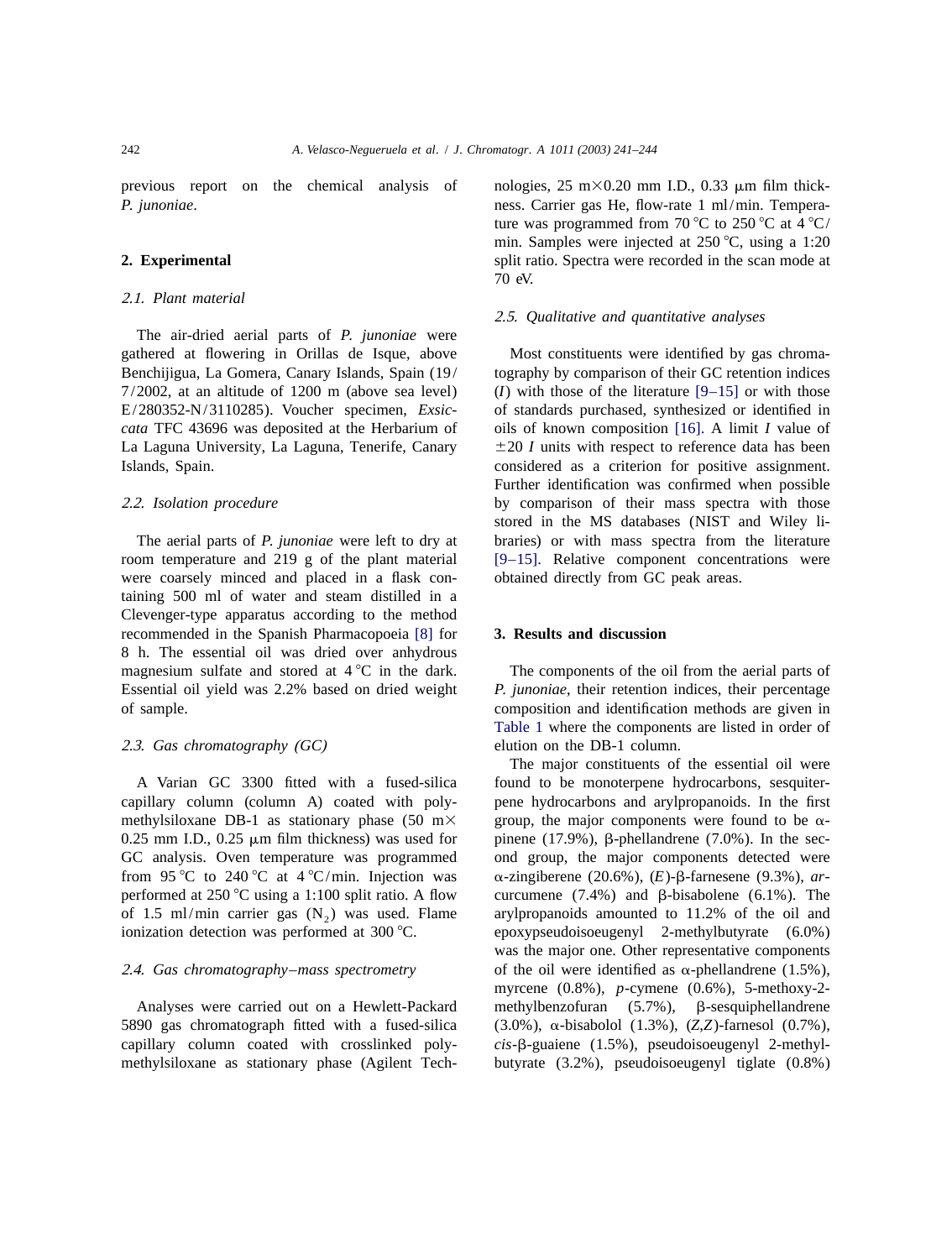*A*. *Velasco*-*Negueruela et al*. / *J*. *Chromatogr*. *A 1011 (2003) 241–244* 243

| Component                                      | $I_{\rm A}$ | $\%$    | $\mu$ in $\mu$ is a set of $\mu$ is $\mu$ in $\mu$ is a set of $\mu$ is a set of $\mu$ is a set of $\mu$ is a set of $\mu$ is a set of $\mu$ is a set of $\mu$ is a set of $\mu$ is a set of $\mu$ is a set of $\mu$ is a set of $\mu$ is a<br>More detailed results are shown in Table 1 in which |
|------------------------------------------------|-------------|---------|----------------------------------------------------------------------------------------------------------------------------------------------------------------------------------------------------------------------------------------------------------------------------------------------------|
| $\alpha$ -Pinene                               | 924         | 17.9    | the complete list of the identified compounds is                                                                                                                                                                                                                                                   |
| Camphene                                       | 938         | 0.1     | given. The arylpropanoids found in this oil are all                                                                                                                                                                                                                                                |
| Sabinene                                       | 961         | 0.4     |                                                                                                                                                                                                                                                                                                    |
| β-Pinene                                       | 964         | 0.6     | derivatives of pseudoisoeugenol (4-methoxy-2-prop-                                                                                                                                                                                                                                                 |
| Myrcene                                        | 975         | 0.8     | enyl-phenol). Together with $C_{12}$ compounds such as                                                                                                                                                                                                                                             |
| α-Phellandrene                                 | 989         | 1.5     | geijerene and pregeijerene, pseudoisoeugenyl esters                                                                                                                                                                                                                                                |
| $p$ -Cymene                                    | 1005        | 0.6     | are important chemosystematic characters in the                                                                                                                                                                                                                                                    |
| β-Phellandrene                                 | 1016        | 7.0     | genus Pimpinella. They have been found so far in                                                                                                                                                                                                                                                   |
| $p$ -Cresol                                    | 1052        | 0.5     | P. junoniae (this paper), P. cumbrae Link, P. anisum                                                                                                                                                                                                                                               |
| m-Cresol                                       | 1055        | 0.2     | L., P. peregrina L., P. saxifraga L., P. nigra Mill.,                                                                                                                                                                                                                                              |
| Terpinolene                                    | 1068        | 0.1     |                                                                                                                                                                                                                                                                                                    |
| Linalool                                       | 1070        | 0.4     | P. major (L.) Hudson, P. diversifolia DC., P. aromatica                                                                                                                                                                                                                                            |
| Terpinen-4-ol                                  | 1157        | 0.3     | Bieb., P. villosa Schousboe, P. tripartrita Kalenicz.                                                                                                                                                                                                                                              |
| p-Cymen-8-ol                                   | 1163        | 0.2     | (Kalenicz.)<br>$(=\!Albovia$<br>tripartita<br>Schischk.),                                                                                                                                                                                                                                          |
| $\alpha$ -Terpineol                            | 1169        | 0.1     | <i>P. isaurica</i> Mathews $[6,17-19]$ and only in another                                                                                                                                                                                                                                         |
| 3-Methoxy-acetophenone                         | 1277        | 0.1     | genus of Apiaceae namely Ligusticum mucronatum                                                                                                                                                                                                                                                     |
| 5-Methoxy-2-methylbenzofuran                   | 1336        | 5.7     | (Shrenk) Leute [20]. Pseudoisoeugenyl esters have                                                                                                                                                                                                                                                  |
| $\alpha$ -Cubebene                             | 1341        | 0.1     |                                                                                                                                                                                                                                                                                                    |
| $\alpha$ -Copaene                              | 1360        | 0.4     | also been found, but only in Apiaceae, in in vitro                                                                                                                                                                                                                                                 |
| β-Bourbonene                                   | 1366        | 0.1     | systems $[21,22]$ . It is worth mentioning the absence                                                                                                                                                                                                                                             |
| $\beta$ -Cubebene                              | 1372        | 0.3     | in our oil from the aerial parts of P. junionae of                                                                                                                                                                                                                                                 |
| β-Gurjunene                                    | 1414        | 0.1     | geijerene and pregeijerene detected by Kubezcka and                                                                                                                                                                                                                                                |
| $(E)$ - $\alpha$ -Bergamotene                  | 1416        | 0.6     | Ullmann [7] in the root oil of P. junoniae. In                                                                                                                                                                                                                                                     |
| $(E)$ -β-Farnesene                             | 1438        | 9.3     |                                                                                                                                                                                                                                                                                                    |
| $\gamma$ -Muurolene                            | 1450        | 0.1     | addition, the occurrence of 5-methoxy-2-methylben-                                                                                                                                                                                                                                                 |
| ar-Curcumene                                   | 1453        | 7.4     | zofuran is also interesting as this component is a                                                                                                                                                                                                                                                 |
| $cis$ - $\beta$ -Guaiene                       | 1458        | 1.5     | decomposition<br>product<br>formed<br>from<br>epoxy-                                                                                                                                                                                                                                               |
| $\alpha$ -Zingiberene                          | 1469        | 20.6    | pseudoisoeugenyl esters<br>during<br>hydrodistillation                                                                                                                                                                                                                                             |
| trans-ß-Guaiene                                | 1479        | $0.2\,$ | $[6,16,18]$ .                                                                                                                                                                                                                                                                                      |
| β-Bisabolene                                   | 1485        | 6.1     |                                                                                                                                                                                                                                                                                                    |
| $\gamma$ -Cadinene                             | 1490        | 0.1     |                                                                                                                                                                                                                                                                                                    |
| β-Sesquiphellandrene                           | 1501        | 3.0     |                                                                                                                                                                                                                                                                                                    |
| Spathulenol                                    | 1556        | 0.2     | <b>References</b>                                                                                                                                                                                                                                                                                  |
| α-Bisabolol                                    | 1658        | 1.3     |                                                                                                                                                                                                                                                                                                    |
| $(Z,Z)$ -Farnesol                              | 1693        | 0.7     | [1] D. Bromwell, Z. Bromwell, Flores Silvestres de las Islas                                                                                                                                                                                                                                       |
| $(E,E)$ -Farnesol                              | 1700        | 0.1     | Canarias, Rueda, Madrid, 1990.                                                                                                                                                                                                                                                                     |
| Xanthorrhizol                                  | 1730        | 0.3     | [2] M.J. Pérez-Alonso, A. Velasco-Negueruela, J. Palá-Paúl, P.                                                                                                                                                                                                                                     |
| Pseudoisoeugenyl 2-methylbutyrate <sup>a</sup> | 1792        | 3.2     | Ramos Vazquez, P.L. Pérez de Paz, M.C. García Vallejo, J.                                                                                                                                                                                                                                          |
| Pseudoisoeugenyl tiglate <sup>a</sup>          | 1817        | 0.8     | Essent. Oil Res. 11 (1999) 403.                                                                                                                                                                                                                                                                    |
| Epoxypseudoisoeugenyl                          | 1844        | 6.0     | [3] A. Velasco-Negueruela, M.J. Pérez-Alonso, J. Palá Paúl, P.                                                                                                                                                                                                                                     |
| 2-methylbutyrate <sup>a</sup>                  |             |         | Ramos Vázquez, P.L. Pérez de Paz, M.C. García Vallejo, J.                                                                                                                                                                                                                                          |
| Epoxypseudoisoeugenyl tiglate <sup>a</sup>     | 1848        | 0.8     | Essent. Oil Res. 11 (1999) 553.                                                                                                                                                                                                                                                                    |
| Epoxypseudoisoeugenyl                          | 1850        | 0.2     | [4] M.J. Pérez-Alonso, A. Velasco-Negueruela, M. Gil Pinilla,                                                                                                                                                                                                                                      |
| 2-methylbutyrate <sup>a</sup>                  |             |         | P.L. Pérez de Paz, M.C. García Vallejo, J.L. Esteban,                                                                                                                                                                                                                                              |
| Epoxypseudoisoeugenyl tiglate <sup>a</sup>     | 1873        | 0.2     | $D_{\text{inab}}$ $\mu_{\text{out}}$ $E_{\text{out}}$ $E_{\text{out}}$ $\gamma$ $\gamma$ $\gamma$ $\gamma$ $\gamma$ $\gamma$                                                                                                                                                                       |

*I*<sub>1</sub>, programmed temperature retention indices relative to the [5] A. Velasco-Negueruela, M.J. Pérez-Alonso, P.L. Pérez de homologous series of *n*-alkanes (C<sub>5</sub>-C<sub>25</sub>) on column A; MS, mass Paz, J. Palá-Paúl, J. Sanz, J. Chromatogr. A 984 (2003) 159.<br>
[6] A. Velasco-Negueruela, M.J. Pérez-Alonso, P.L. Pérez de

constituents of genus *Pimpinella* shown in bold-face. Fragrance J. 17 (2002) 468.

<span id="page-2-0"></span>and epoxypseudoisoeugenyl tiglate (0.8%). The total Table 1<br>
Percentage composition of the essential oil from the aerial parts of<br>
Percentage composition of the essential oil from the aerial parts of<br>
Percentage components (cresols + 5-methoxy-2-<br>
methylbenzofuran + 3-metho More detailed results are shown in Table 1 in which the complete list of the identified compounds is given. The arylpropanoids found in this oil are all derivatives of pseudoisoeugenol (4-methoxy-2-prop-<br>enyl-phenol). Together with  $C_{12}$  compounds such as geijerene and pregeijerene, pseudoisoeugenyl esters are important chemosystematic characters in the genus *Pimpinella*. They have been found so far in P. junoniae (this paper), P. cumbrae Link, P. anisum<br>L., P. peregrina L., P. saxifraga L., P. nigra Mill., P. major (L.) Hudson, P. diversifolia DC., P. aromatica Bieb., *P. villosa* Schousboe, *P. tripartrita* Kalenicz. *P. isaurica* Mathews [6,17–19] and only in another<br>genus of *Apiaceae* namely *Ligusticum mucronatum*<br>(Shrenk) Leute [\[20\].](#page-3-0) Pseudoisoeugenyl esters have also been found, but only in *Apiaceae*, in in vitro systems  $[21,22]$ . It is worth mentioning the absence in our oil from the aerial parts of *P. junionae* of geijerene and pregeijerene detected by Kubezcka and *Ullmann* [\[7\]](#page-3-0) in the root oil of *P. junoniae*. In addition, the occurrence of 5-methoxy-2-methylbenzofuran is also interesting as this component is a decomposition product formed from epoxypseudoisoeugenyl esters during hydrodistillation *[6,16,18]*.

# $References$

- (*Z*,*Z*)-Farnesol 1693 0.7 [1] D . Bromwell, Z. Bromwell, Flores Silvestres de las Islas (*E*,*E*)-Farnesol 1700 0.1 Canarias, Rueda, Madrid, 1990. Xanthorrhizol 1730 0.3
- [2] M.J. Pérez-Alonso, A. Velasco-Negueruela, J. Palá-Paúl, P. Ramos Vazquez, P.L. Pérez de Paz, M.C. García Vallejo, J. Essent. Oil Res. 11 (1999) 403.
- [3] A. Velasco-Negueruela, M.J. Pérez-Alonso, J. Palá Paúl, P. Ramos Vázquez, P.L. Pérez de Paz, M.C. García Vallejo, J. Essent. Oil Res. 11 (1999) 553.
- [4] M.J. Pérez-Alonso, A. Velasco-Negueruela, M. Gil Pinilla, P.L. Pérez de Paz, M.C. García Vallejo, J.L. Esteban, Biochem. Syst. Ecol. 24 (1996) 571.
- 
- [6] A. Velasco-Negueruela, M.J. Pérez-Alonso, P.L. Pérez de a Correct isomer not determined; characteristic chemosystematic Paz, M.C. García Vallejo, J. Palá-Paúl, A. Íñigo, Flavour